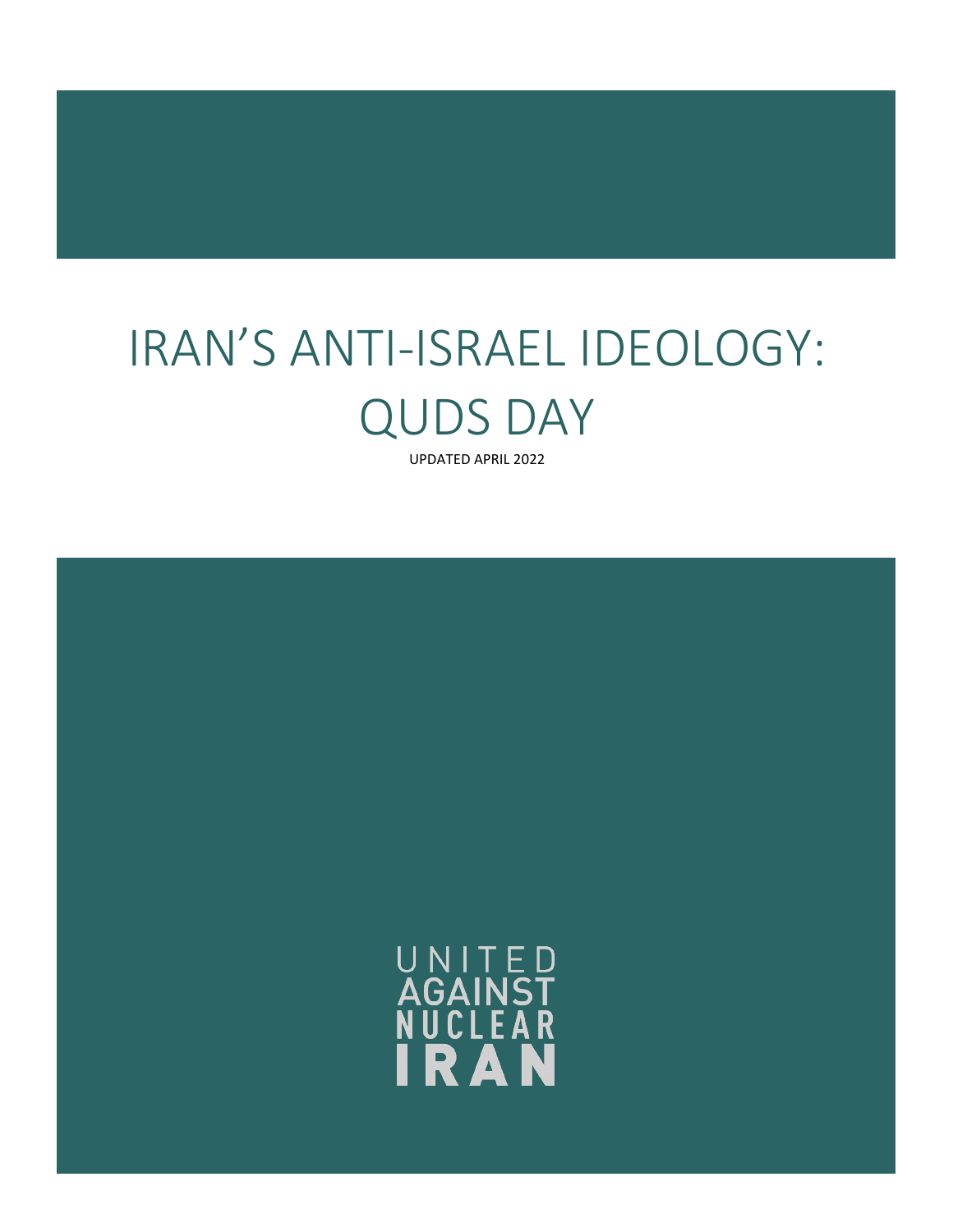# Table of Contents

# <span id="page-1-0"></span>**Iran's Anti-Israel Ideology: Quds Day**

Quds Day ("Jerusalem Day"), held on the last Friday of Ramadan, is an annual day of protest organized by the Iranian government against Israel. While nominally about Jerusalem, the Quds Day rally serves as a forum for regime figures to call for hostilities against Israel and the liberation of Palestine, envisaging the inevitable elimination of the "Zionist regime." "Death to Israel" is a common chant at the rallies, often accompanied by "Death to America. The rhetoric often slides into overt anti-Semitism, including characterizations of Zionism as a cosmic evil and statements denying the Holocaust.

# <span id="page-1-1"></span>**Background**

On August 7, 1979, shortly after the Islamic Revolution, Ayatollah Khomeini proclaimed Quds Day as an annual day of solidarity against the "usurper Israel." **[He declared](http://web.archive.org/web/20031028225026/http:/www.irib.ir/occasions/Quds_Day/Quds%20dayEn.htm)**:

"I invite Muslims all over the globe to consecrate the last Friday of the holy month of Ramadan as Al-Quds Day and to proclaim the international solidarity of Muslims in support of the legitimate rights of the Muslim people of Palestine. For many years, I have been notifying the Muslims of the danger posed by the usurper Israel which today has intensified its savage attacks against the Palestinian brothers and sisters, and which, in the south of Lebanon in particular, is continually bombing Palestinian homes in the hope of crushing the Palestinian struggle. I ask all the Muslims of the world and the Muslim governments to join together to sever the hand of the usurper and its supporters. I call on the Muslims of the world to select as Al-Quds Day the last Friday in the holy month of Ramadan- which is itself a determining period and can also be the determiner of the Palestinian people's fate- and through a ceremony demonstrating the solidarity of Muslims world-wide, announce their support for the legitimate rights of the Muslim people. I ask God Almighty for the victory of the Muslims over the infidels."

Quds Day fits into Khomeini's revolutionary paradigm as a show of resistance in support of "oppressed peoples" against "arrogant, oppressive powers," and Khomeini went so far as to issue a **[fatwa](https://books.google.com/books?id=EKRlEPFc038C&=PP1&pg=PA370#v=onepage&q&f=false)** declaring the elimination of the "Zionist entity" as a religious duty incumbent on Muslims.

Iranian politicians **[abidingly attend](http://www.bbc.com/news/world-middle-east-23448932)** Quds Day rallies and deliver anti-Israel diatribes to showcase their steadfast commitment to the regime's opposition to Israel. Tehran's May 2019 Quds Day festivities were centered around Iran's rejection of the Trump administration's forthcoming Israeli-Palestinian peace plan, branded as "the deal of the century." The procession featured numerous examples of **[incitement](https://www.timesofisrael.com/iran-leaders-mock-trump-peace-plan-as-thousands-mark-quds-day/)**, including demonstrators burning American and Israeli flags and effigies of President Trump and Prime Minister Benjamin Netanyahu. In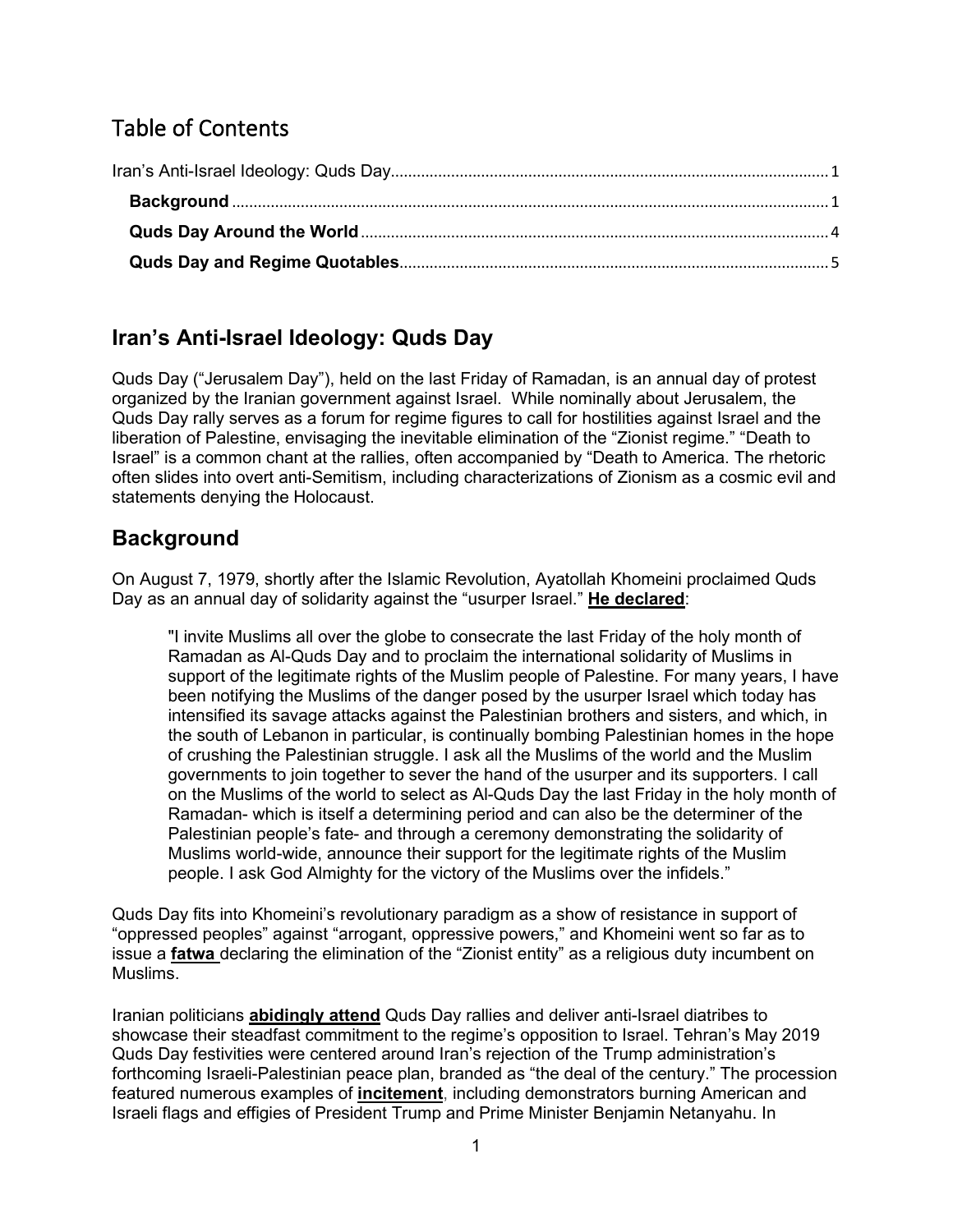remarks to reporters, President Rouhani **[declared](http://www.xinhuanet.com/english/2019-06/01/c_138106921.htm)**, "Palestinians will definitely emerge victorious in confrontation with the Zionist aggressors. … The issue of Deal of the Century will undoubtedly turn into the bankruptcy of the century and will certainly not yield results."

Following the rally, the participants issued a communique in which they vowed to reject negotiations and back armed "resistance" as the only viable path to advance the Palestinian national movement. The statement **[proclaimed](http://www.xinhuanet.com/english/2019-06/01/c_138106921.htm)**, "Liberation of the al-Quds and all other Palestinian territories from the Zionist (Israel) occupation is the main goal of the Islamic world. The only way to settle the issue of Palestine is to press ahead with resistance, to allow for the return of all displaced Palestinians from around the world to their motherland, and to hold a free referendum to decide the fate of their country."



*Quds Day 2020 Poster*

Quds Day in 2020 took place on Friday, May 22. Iran, which has been especially hard hit by the coronavirus, weighed **[canceling](https://www.haaretz.com/middle-east-news/iran/.premium-iran-cancels-annual-al-quds-day-anti-israel-protests-amid-pandemic-1.8816992)** the 2020 demonstrations or moving them online. Ultimately, Iran decided to put on a modified Quds Day, which underscored that even a pandemic would not deter the Iranian regime from holding its annual display of demonization of Israel.

Ahead of the 2020 Quds Day, the Office of Iran's Supreme Leader also [released](https://www.jpost.com/middle-east/iran-news/irans-supreme-leader-releases-anti-israel-final-solution-poster-628633) an anti-Semitic poster calling for "the final solution: resistance until referendum," evoking Nazi-era rhetoric. The poster depicted Jerusalem following a Muslim reconquest with a poster of slain former IRGC-Quds Force

commander Qassem Soleimani prominently displayed on the city's walls.

Although Quds Day events in Iran were canceled in 2021 due to the COVID-19 pandemic, the Islamic Republic's Supreme Leader **[Ali Khamenei](https://www.unitedagainstnucleariran.com/khamenei)** did not miss the occasion to disseminate propaganda and demonstrate his commitment to anti-Israel causes. His office frequently takes to Twitter to encourage Palestinian violence against Israel. His tweets were so horrific that the Anti-Defamation League **[called on Twitter](https://english.alarabiya.net/News/middle-east/2021/05/08/US-civil-rights-group-calls-on-Twitter-to-ban-Iran-s-Khamenei-for-Quds-Day-posts-)** to close his account for violating **[Twitter rules](https://help.twitter.com/en/rules-and-policies/glorification-of-violence)** that state users will be suspended if they "glorify, celebrate, praise or condone violent crimes." The civil rights organization asserted that Khamenei's tweets, which have a global reach**,** constitute blatant anti-Semitism.

On the night before Quds Day, May 6, 2021, in a ceremony in Esfahan, Iran, IRGC Commander-in-Chief **[Hossein Salami](https://www.unitedagainstnucleariran.com/hossein-salami)** touted Iran's missile program and Iran's readiness to act militarily against Israel. "Israel could be blown up in a single operation," **[he said.](https://www.al-monitor.com/originals/2021/05/irgc-chief-israel-could-be-blown-single-operation)** Furthermore, Salami **[mentioned](https://old.iranintl.com/en/iran/irgc-officials-iran-missiles-can-destroy-israel%E2%80%99s-%E2%80%98fake-regime%E2%80%99-24-hours)** attacks against Israeli interests that occurred in April and May of 2021, suggesting that they could happen again. Some of these attacks, such as the **[April 13th attack](https://www.timesofisrael.com/israeli-owned-ship-said-attacked-off-uae-coast-amid-sky-high-tensions-with-iran/)** on an Israeli commercial vessel, have Iran's fingerprints all over them. However, Salami did not take credit for them on behalf of Iran. This was likely to preserve plausible deniability to avoid retaliation.

On Quds Day in 2021, Khamenei **[emphasized in a speech](https://www.timesofisrael.com/on-al-quds-day-irans-khamenei-says-israel-is-a-terrorist-base-not-a-country/)** that "some weak Arab governments" had undermined "Muslim unity" in normalizing ties with Israel within the Abraham Accords. He **[referred to the Abraham Accords](https://www.adl.org/blog/irans-khamenei-exploits-twitter-for-al-quds-day)** as a "stab in the back to Palestine." He also took the occasion to reiterate his call for a referendum on the "political system of Palestine." The supreme leader **[tweeted](https://twitter.com/khamenei_ir/status/1390634736121483266)** that only "original residents" should be allowed to participate in the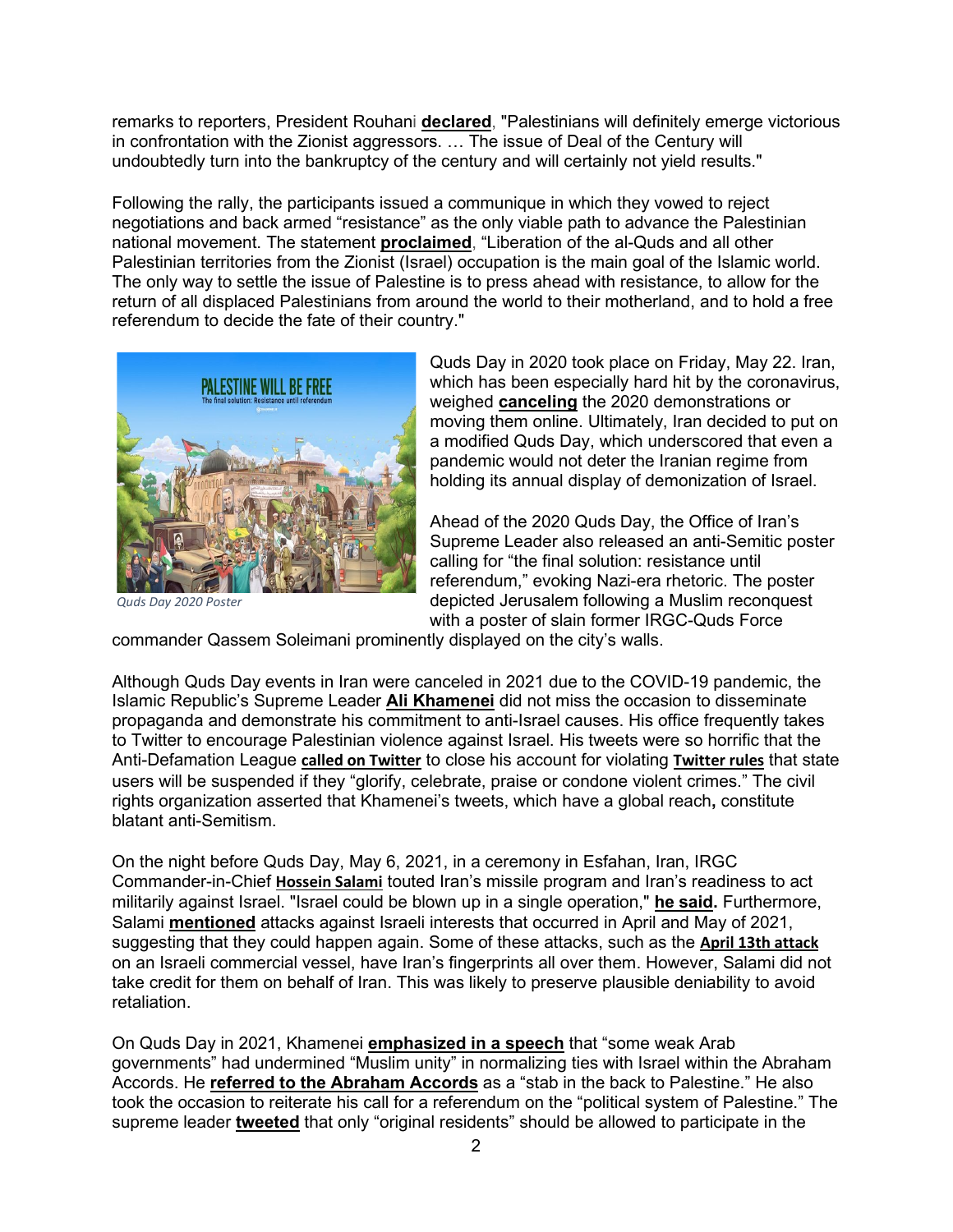referendum and decide on the fate of "foreign settlers." This is just one of many examples of Iran **[fueling anti-Israel sentiment](https://www.timesofisrael.com/on-al-quds-day-irans-khamenei-says-israel-is-a-terrorist-base-not-a-country/)** throughout the Muslim world. Quds Day provides the opportunity for the Iranian regime to bolster its legitimacy among a segment of the global Muslim population that holds the Israeli people responsible for the oppression of Palestinians.

Amplifying anti-Israel propaganda, hackers have in the past **[launched cyberattacks](https://www.timesofisrael.com/cyber-directorate-warns-of-anticipated-attacks-to-mark-irans-jerusalem-day/)** against websites in Israel. In 2020, websites displayed a simulation of a bombing of Israeli cities and conveyed messages calling for the destruction of the Jewish state. The Israeli National Cyber Directorate issued warnings against coordinated cyberattacks from hackers around the world in 2021 and is preparing for more in 2022.

Quds Day in 2021 witnessed the escalation of hostilities between Israeli security forces and Palestinians. Tensions were already running high because the Israeli Supreme Court was deciding on a case to determine whether four Palestinian families in the East Jerusalem neighborhood of Sheikh Jarrah could be evicted from their homes. A hearing on the case was **[scheduled for May 10th](https://www.reuters.com/world/middle-east/thousands-pack-al-aqsa-mosque-protest-palestinian-evictions-jerusalem-2021-05-07/),** the day that Israelis celebrate their capture of East Jerusalem in the 1967 war. These tensions were exacerbated when Khamenei **[expressed his support](https://old.iranintl.com/en/world/khamenei-reiterates-referendum-palestine-avoids-mention-nuclear-talks-speech)** for Palestinian militant groups that are intent on reclaiming East Jerusalem, including its Muslim, Christian, and Jewish holy sites, and establishing it as the capital of a Palestinian state. Then on Quds Day, Palestinian youths brought rocks and fireworks to their gathering at the Al-Aqsa Mosque, the third-holiest place in Islam, with which to attack the Israeli police that were present in the area to keep the peace. In response to this threat, the Israeli police **[raided the mosque](https://www.reuters.com/world/middle-east/thousands-pack-al-aqsa-mosque-protest-palestinian-evictions-jerusalem-2021-05-07/)** and fired rubber bullets and stun-grenades.

The religious tensions in 2021 finally boiled over into **[a violent conflict](https://www.reuters.com/world/asia-pacific/violence-erupts-al-aqsa-mosque-israel-marks-jerusalem-day-2021-05-10/)** between Israel and Gaza militant groups **[Hamas](https://www.unitedagainstnucleariran.com/report/hamas)** and **[Palestinian Islamic Jihad](https://www.unitedagainstnucleariran.com/report/palestinian-islamic-jihad)** (PIJ), with the former carrying out airstrikes against military targets in the Gaza Strip in response to the latter's decision to launch rockets into Israeli population centers. Iran, who **[supplies](https://www.al-monitor.com/originals/2021/04/report-outlines-how-iran-smuggles-arms-hamas)** the terrorist organizations with weapons, instigated further escalation and threw its diplomatic weight behind the groups.

A number of terrorist attacks were committed in Israel throughout the month of Ramadan in 2022, notwithstanding the fact that Israel seems to be taking a number of measures to ease tensions. Israeli police have not set up barriers at the Damascus Gate as they did in 2021, but violence between security forces and protesters has still broken out at the gate on several occasions. Furthermore, the Supreme Court **[suspended](https://www.nytimes.com/2022/03/01/world/middleeast/israel-palestinians-evictions.html) a ruling** on the evictions, allowing the Palestinians to stay in their homes until a dispute over property ownership is resolved; permit requirements for travel into Israel from Palestine **[have been eased](https://www.timesofisrael.com/while-west-bank-tensions-rise-jerusalem-sees-a-quiet-ramadan-for-now/)**; and Israeli security forces recently **[lifted the closure](https://www.jpost.com/breaking-news/article-704234)** of the West Bank and Gaza Strip.

Nevertheless, **tensions are [running high](https://www.theguardian.com/world/2022/apr/19/israel-strikes-gaza-after-rocket-attack-as-jerusalem-tensions-soar)** given the wave of Arab terror attacks against Israelis throughout March and early April 2022, which have claimed the lives of 14 people in Israel. The Israeli army **[conducted a raid](https://www.al-monitor.com/originals/2022/03/three-dead-west-bank-violence-escalates)** in the West Bank on suspects involved in a terror attack in Bnei Brak and killed Palestinian militants that opened fire on them. On **[Friday, April 15th, 2022,](https://www.cnn.com/2022/04/15/middleeast/jerusalem-violence-intl/index.html)** after morning prayers at the Al-Aqsa Mosque, Palestinians began throwing stones and fireworks at Israeli forces, who responded with stun grenades and tear gas.

Militants in Gaza fired rockets into Israel on **April 18<sup>th</sup>, April 20<sup>th</sup>**, and **April 22<sup>nd</sup></u>. No group** claimed responsibility for the rocket attacks, but the Israeli Defense Forces (IDF) suspect Hamas of initiating them. On the day of the first attacks, Ali Akbar Velayati, the foreign policy advisor of Iran's supreme leader, **[reportedly](https://ifpnews.com/velayati-iran-to-stand-by-palestinians-for-good/)** spoke via phone with Hamas political bureau chief Ismail Haniyeh and Secretary General of the Palestinian Islamic Jihad Movement Ziyad al-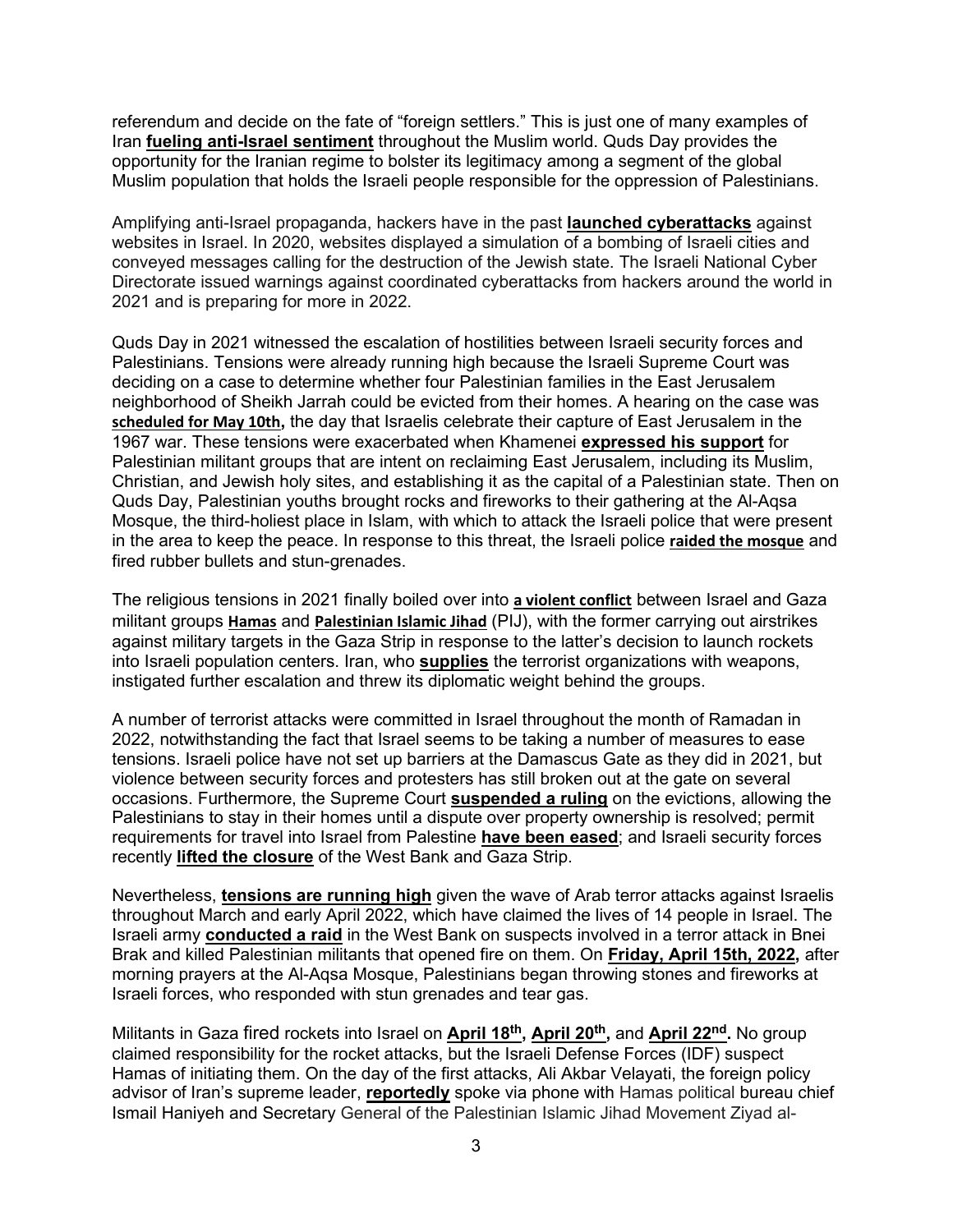Nakhalah. Separately, Iran's foreign minister, Hossein Amir Abdollahian, engaged in phone calls with the leadership of Hamas and Palestinian Islamic Jihad. Israeli officials believe that a faction of Palestinian militants based in southern Lebanon were behind a **r**ocket attack on **[April 25th](https://www.wsj.com/articles/israel-strikes-lebanon-in-response-to-rocket-attack-11650876064)** on northern Israel. On Thursday, April 28<sup>th</sup>, the Commander-in-Chief of Iran's IRGC, Hossein Salami, **[addressed](https://www.presstv.ir/Detail/2022/04/28/681170/Negotiations,-agreements-brokered-by-US-will-not-lead-to-liberation-of-Palestinians%E2%80%8E--IRGC-chief)** Gaza via live video link from Tehran, which Axis of Resistance media hailed as the first time the IRGC commander-in-chief had done so.



*Frontpage of the Kayhan Newspaper April 28th, 2022*

Then ahead of Quds Day 2022, on Holocaust Remembrance Day, a state-controlled Iranian newspaper **[ran an article](https://iranwire.com/en/society/103464-iranian-state-aligned-newspaper-praises-hitler-on-holocaust-remembrance-day)** titled "Maybe Without War" by Mohammad Hadi Sahraei, head of the Kermanshah Basij Media Organization. In this vile article, which must have had the approval of the *Kayhan* newspaper's editor, Hossein Shariatmadari, an appointee of the Supreme Leader of Iran, Sahraei declared that "with expelling these [Jewish] people from Germany… Hitler showed he is smarter than all the current leaders of Europe and he is braver in expressing himself." The article also promotes anti-Jewish conspiracy theories and Holocaust denial.

Finally, this hate-filled piece ends with threats against Israel and musings on the day that Iran will take control of Jerusalem "without war." This culminating line is meant to be a commentary on World War II, with parallels drawn between the Holocaust and the Iranian leadership's fantasy of expelling the Jews from Israel.

# <span id="page-4-0"></span>**Quds Day Around the World**

While ostensibly Quds Day's primary focus is on the Israeli-Palestinian conflict, Iran sees this localized struggle as part of a broader global initiative. By hosting Quds Day celebrations around the world, Iran seeks to frame the Palestinian struggle as a pan-Islamic cause, and to claim the leadership mantle as the preeminent defender of the Palestinians.

Iranian-affiliated agents and entities have helped grow Quds Day internationally, **[organizing](http://www.bbc.com/news/world-middle-east-23448932)  [and financing](http://www.bbc.com/news/world-middle-east-23448932)** events in over 80 countries annually, including western cities such as **[New York](https://www.timesofisrael.com/protesters-at-new-york-al-quds-day-rally-call-for-end-of-israel/)**, **[London](https://www.algemeiner.com/2017/06/18/hezbollah-flags-fly-in-london-as-jewish-protesters-counter-al-quds-day-march/)**, **[Berlin](http://www.jpost.com/International/Islamists-at-Berlin-al-Quds-Day-call-for-destruction-of-Jewish-state-321974)**, and **[Toronto](http://torontosun.com/news/local-news/toronto-police-probe-anti-semitic-music-video-played-at-al-quds-day-rally)**. In addition to shows of support for the Palestinians and denunciations of Israel, displays of support for Iran and Hezbollah – including flags, and posters depicting Ayatollah Khomeini, Supreme Leader Ali Khamenei, and Hezbollah Secretary-General Hassan Nasrallah – are a staple at Quds Day events worldwide.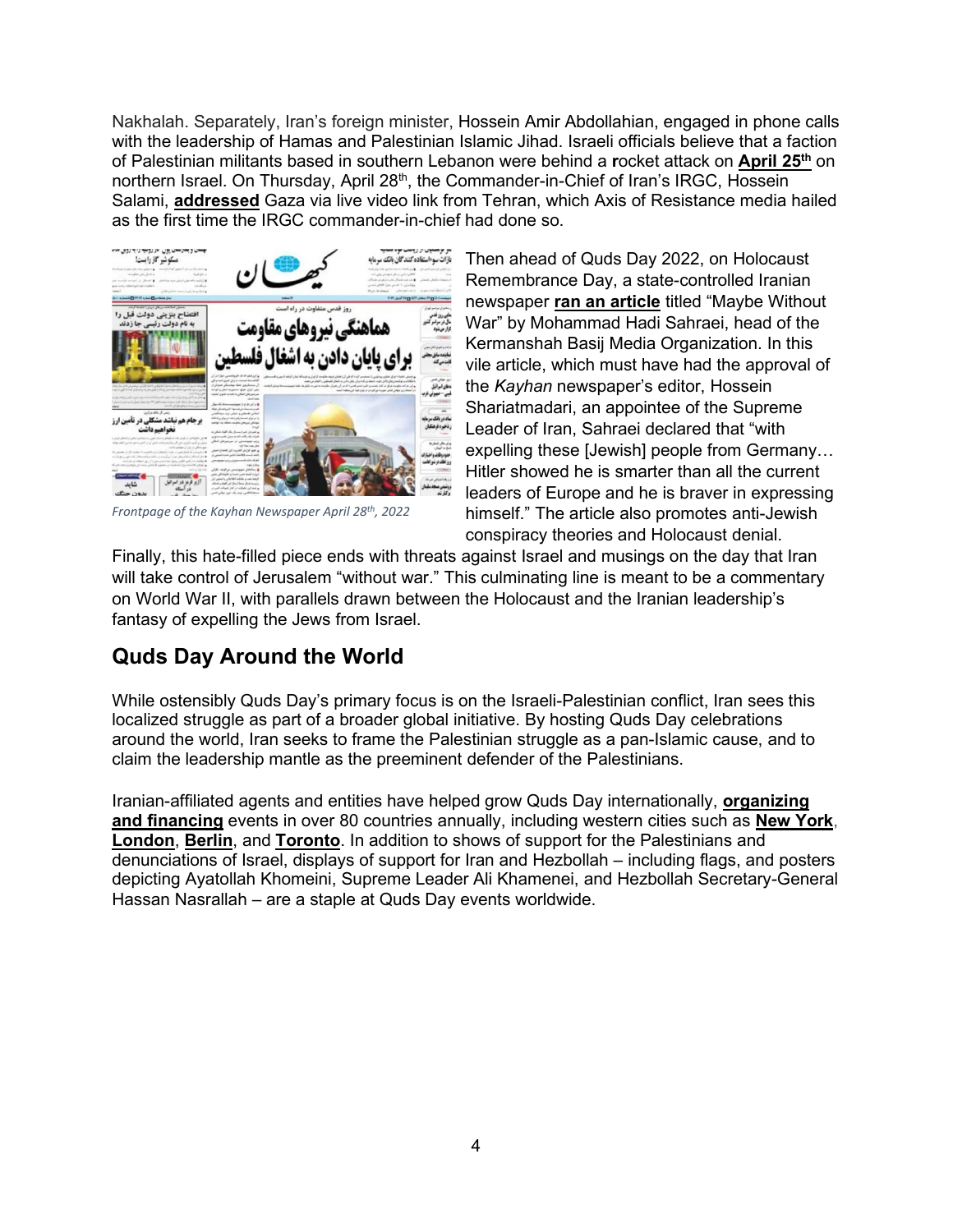# <span id="page-5-0"></span>**Quds Day and Regime Quotables**







[Iranian President Ebrahim Raisi, 2021](https://www.middleeasteye.net/news/ebrahim-raisi-new-iranian-presidents-most-controversial-quotes)

"The heroic resistance of Palestine once again forced the occupying Zionist regime to retreat and take another step towards the lofty ideal of liberating Holy Quds," Ebrahim Raisi said during the height of the 2021 Gaza Strip conflict. "The Palestinian resistance in Gaza and the Palestinian youth have been able to bring great victory to the Muslim and Arab ummah, bring honor to the Muslims and freedom seekers of the world, and compromising governments that have been competing for some time to normalize relations with the Israeli child-killing regime and make them more ashamed."

[Supreme Leader Ali Khamenei, 2021](https://old.iranintl.com/en/world/khamenei-reiterates-referendum-palestine-avoids-mention-nuclear-talks-speech)

"The endeavors of Palestinians and the pure blood of the Resistance martyrs have managed to hold up this auspicious flag and to increase the internal power of Palestinian jihad by a hundred times…One day, the Palestinian youth used to defend themselves by throwing stones, but today, they respond to enemy attacks with precision missiles."

## *Foreign Minister Javad Zarif, 2020*

Foreign Minister Zarif used a derogatory Persian slur against Jews, calling them "juhood" during an interview with Iranian media: "I cannot imagine any circumstances under which we would officially recognize Israel…What is our solution? [Supreme Leader Ali Khamenei] has stated the solution. It is not throwing the juhood into the sea, or a military attack…The supreme leader has said what the solution is…Our solution is a popular referendum." The comment caused great controversy, forcing Zarif to walk back his comments on Twitter.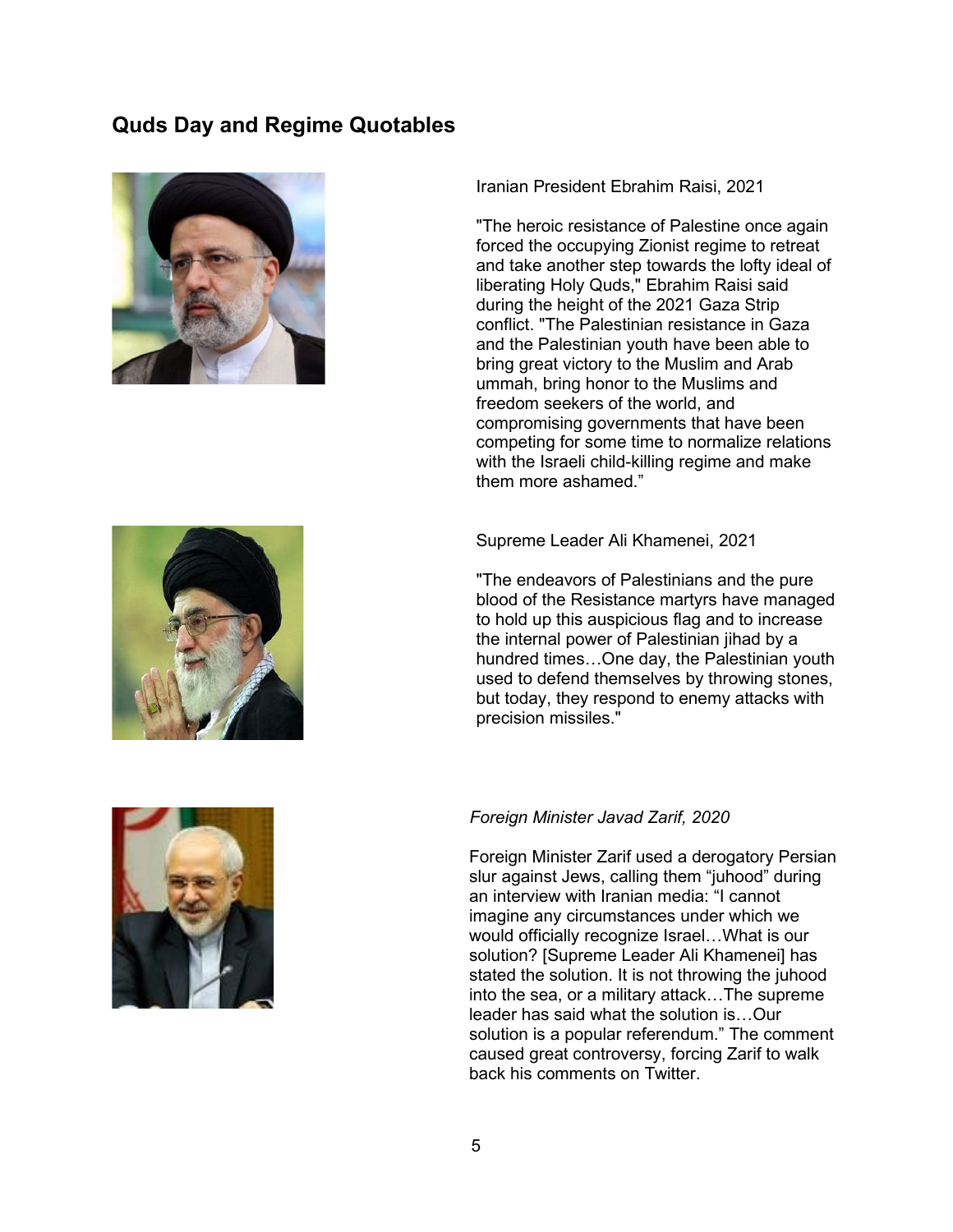







## *Supreme Leader Ali Khamenei, 2020*

"The next question to ask is: why is it a crime to raise doubts about the Holocaust? Why should anyone who writes about such doubts be imprisoned while insulting the Prophet...is allowed?"

## *Foreign Minister Javad Zarif, 2019*

"The message of (rallies) today is that al-Quds is not up for sale."

# *President Hassan Rouhani, 2019*

"The plots that the global arrogance and aggressors have hatched against Palestine and al-Quds will get nowhere. We have no doubts that ultimate victory will be for justice and for Palestine."

# *President, Hassan Rouhani, 2018*

"Israel can never feel that it is in a safe place."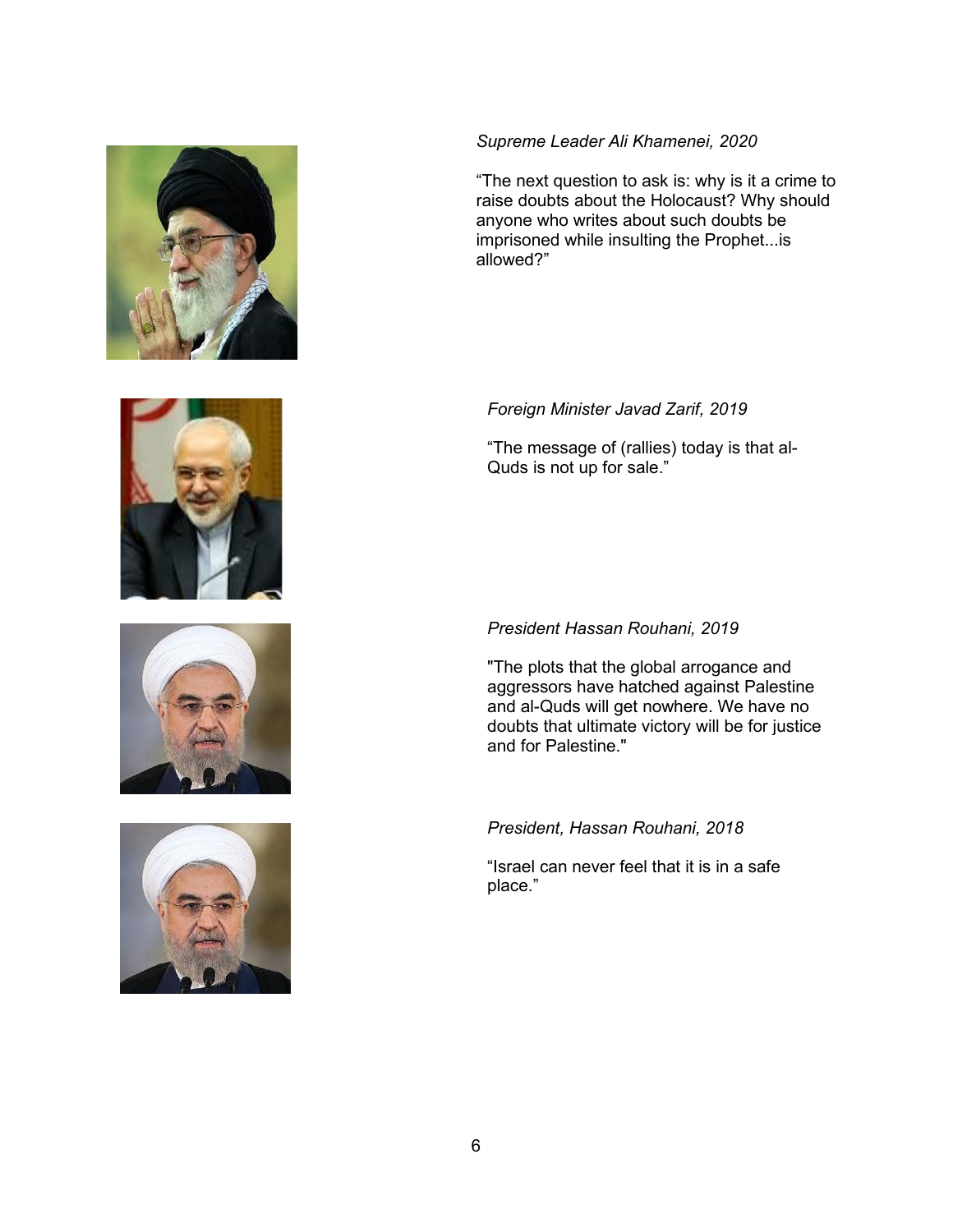







#### *General Yahya Rahim Safavi, 2018*

"The results of the great rallies on Quds Day are becoming increasingly evident every year…The occupied territories have turned into an unsafe place for the Zionists, and Israel's dream to make those lands a safe haven for Jewish European migrants and other occupiers is just an illusion."

## *[Hassan Rouhani, 2017](http://www.presstv.com/Detail/2017/06/23/526215/Iran-Quds-Day)*

"The message of Quds Day is that of hatred towards the occupying and usurping regime (Israel) as well as support for the oppressed nation of Palestine."

# *[Parliament Speaker Ali Larijani, 2017](https://www.tasnimnews.com/en/news/2017/06/23/1444715/iranian-speaker-brands-israel-as-mother-of-terrorism)*

"Israel is the most malignant terrorist in the history."

#### *[Deputy IRGC Commander Brig. Gen.](http://www.aljazeera.com/news/2016/07/thousands-rally-iran-al-quds-day-160701140624059.html)  [Hossein Salami, 2016](http://www.aljazeera.com/news/2016/07/thousands-rally-iran-al-quds-day-160701140624059.html)*

"In Lebanon alone over 100,000 missiles are ready at all times to fly ... at the heart of the Zionist regime. Tens of thousands of other missiles ... have been planted across the Islamic world and are awaiting orders so that with the push of a button a sinister and dark dot on the political geography of the world (Israel) disappears forever,"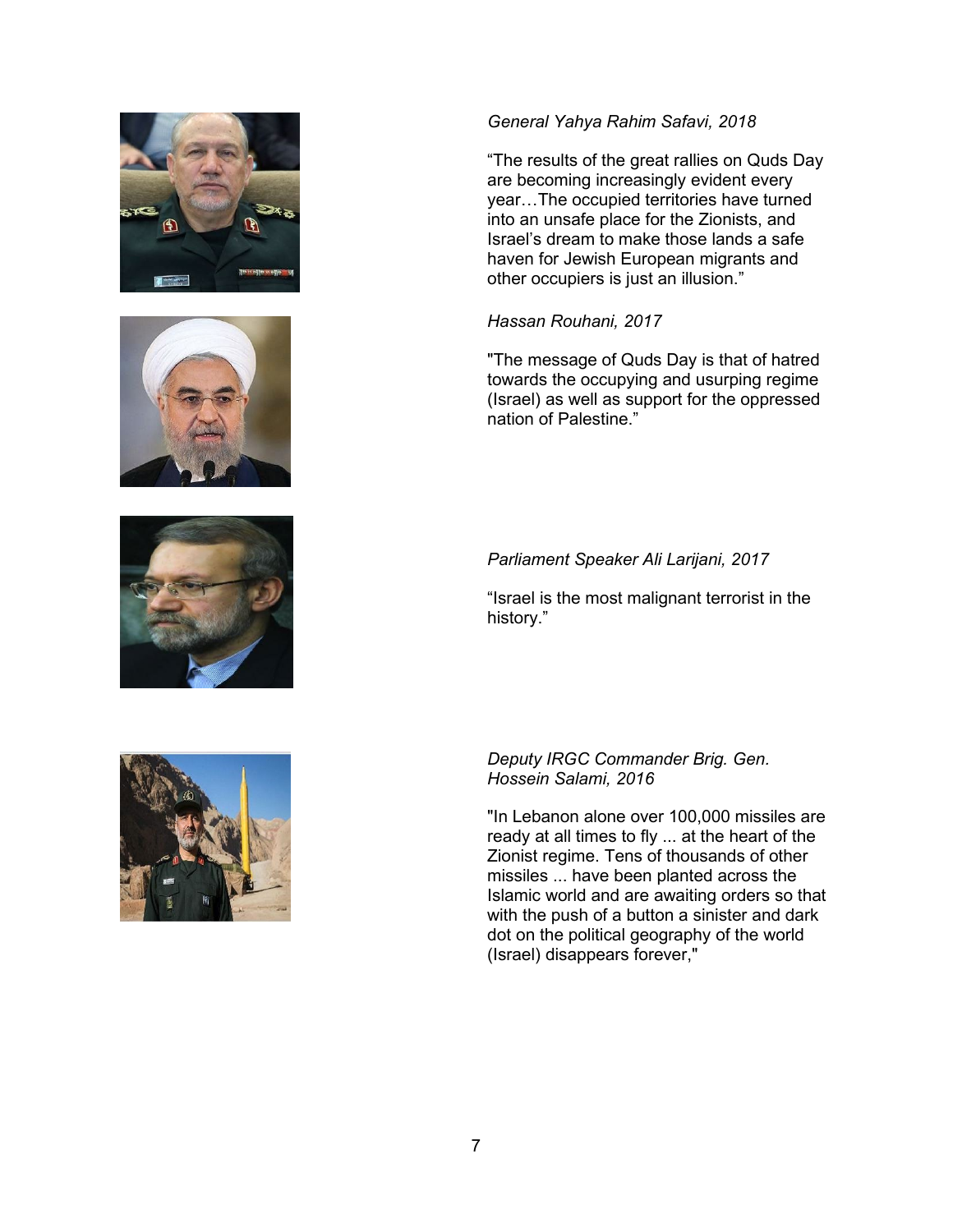







#### *President [Hassan Rouhani, 2014](http://www.al-monitor.com/pulse/originals/2014/07/iran-unity-gaza-support-quds-day.html)*

"In previous Quds Day rallies, the cry was for the land of Muslims and dear Quds, which has been occupied by the occupier, be freed and people return to their homeland. But this year, we are witnessing … genocide in the Palestinian territories."

#### *[President-elect Hassan Rouhani, 2013](http://uk.reuters.com/article/uk-iran-israel-idUKBRE9710GL20130802)*

"In our region there's been a wound for years on the body of the Muslim world under the shadow of the occupation of the holy land of Palestine and the beloved al-Qods (Jerusalem)"

## *[President Mahmoud Ahmadinejad, 2012](http://nation.foxnews.com/iran/2012/08/17/ahmadinejad-cancerous-tumor-israel-will-soon-be-destroyed)*

"The Zionist regime and the Zionists are a cancerous tumour. The nations of the region will soon finish off the usurper Zionists in the Palestinian land... A new Middle East will definitely be formed. With the grace of God and help of the nations, in the new Middle East there will be no trace of the Americans and Zionists."

#### *[President Mahmoud Ahmadinejad, 2010](http://www.telegraph.co.uk/news/worldnews/middleeast/iran/7979496/Ahmadinejad-predicts-the-removal-of-Zionists-from-the-world.html)*

"If the leaders of the region do not have the guts, then the people of the region are capable of removing the Zionist regime from the world scene."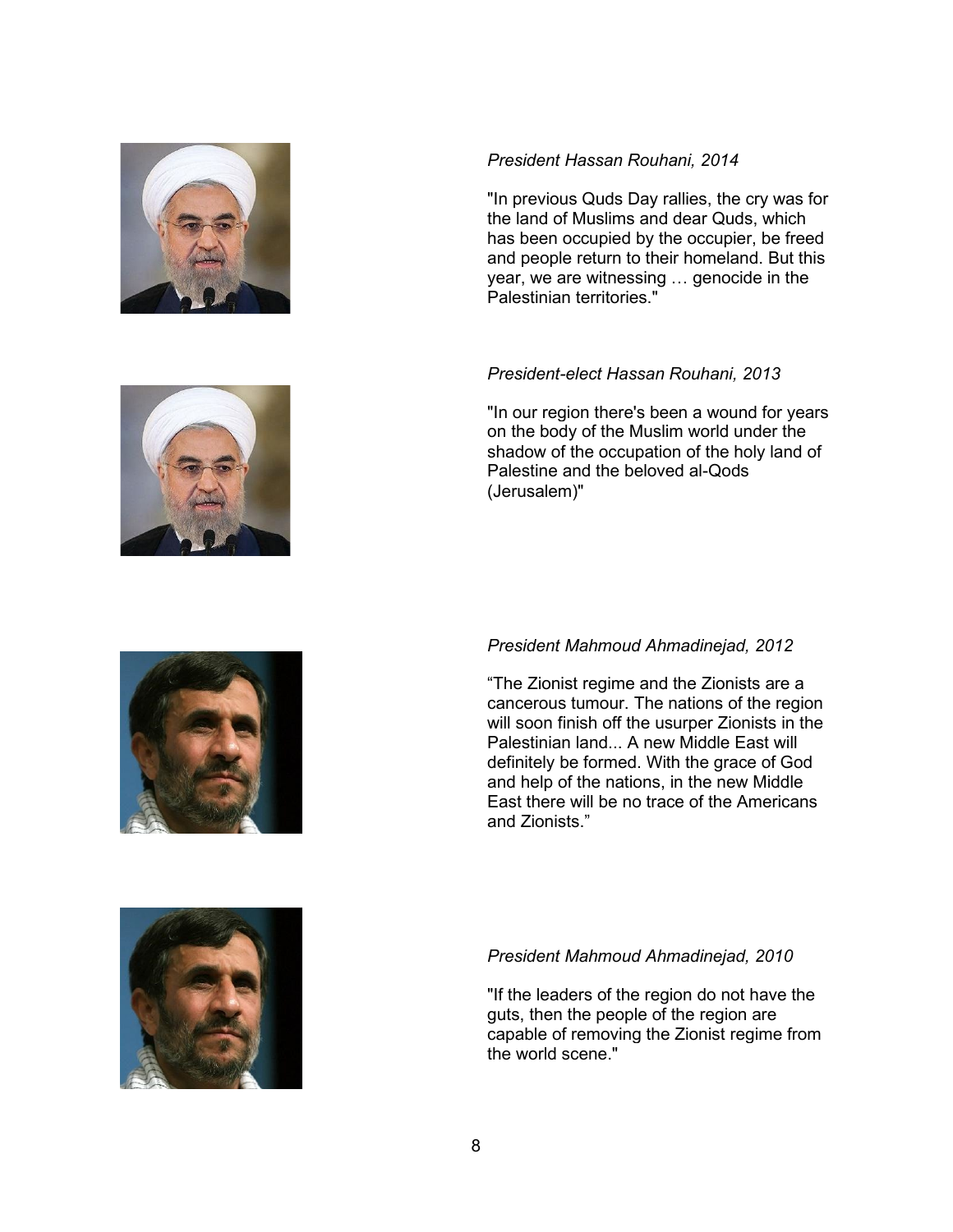







#### *[President Mahmoud Ahmadinejad, 2009](http://www.reuters.com/article/2009/09/18/us-iran-idUSTRE58H17S20090918?rpc=64&sp=true)*

"The pretext (Holocaust) for the creation of the Zionist regime (Israel) is false ... It is a lie based on an unprovable and mythical claim." "Confronting the Zionist regime is a national and religious duty." "This regime (Israel) will not last long. ... This regime has no future. Its life has come to an end."

#### *[Former President Akbar Hashemi](http://www.apnewsarchive.com/1998/Iran-Protests-Israel-s-Control/id-dd6f4839c66d6c59f0f80a1c5bedf670)  [Rafsanjani, 1998](http://www.apnewsarchive.com/1998/Iran-Protests-Israel-s-Control/id-dd6f4839c66d6c59f0f80a1c5bedf670)*

"The Zionist regime is a fake government and homeland which is shaped with millions of homeless Palestinians and hundreds of thousands of Muslim martyrs. I'm sure that in the future we will have Islamic Palestine. I'm sure nothing will remain as the territory of Israel."

# *[President Akbar Hashemi Rafsanjani, 1994](http://www.apnewsarchive.com/1994/Muslims-Around-The-World-Rally-For-Israel-s-Extermination-With-AM-Israel-Unrest-Bjt/id-1b4fd83b8646da55e2c0479cde224234)*

"Can Israel really remain? In my opinion it cannot. That artificial entity cannot survive."

# *[Parliament Speaker Akbar Hashemi Rafsanjani,](http://www.apnewsarchive.com/1989/Rafsanjani-Calls-on-Palestinians-to-Kill-Westerners/id-304878353c049ee092da81f698c886b8)  [1989](http://www.apnewsarchive.com/1989/Rafsanjani-Calls-on-Palestinians-to-Kill-Westerners/id-304878353c049ee092da81f698c886b8)*

"If in retaliation for every Palestinian martyred in Palestine they will kill and execute, not inside Palestine, five Americans or Britons or Frenchmen, they (Israelis) could not continue these wrongs. It is not hard to kill Americans or Frenchman. It is a bit difficult to kill (Israelis). But there are so many (Americans and Frenchman) elsewhere in the world."